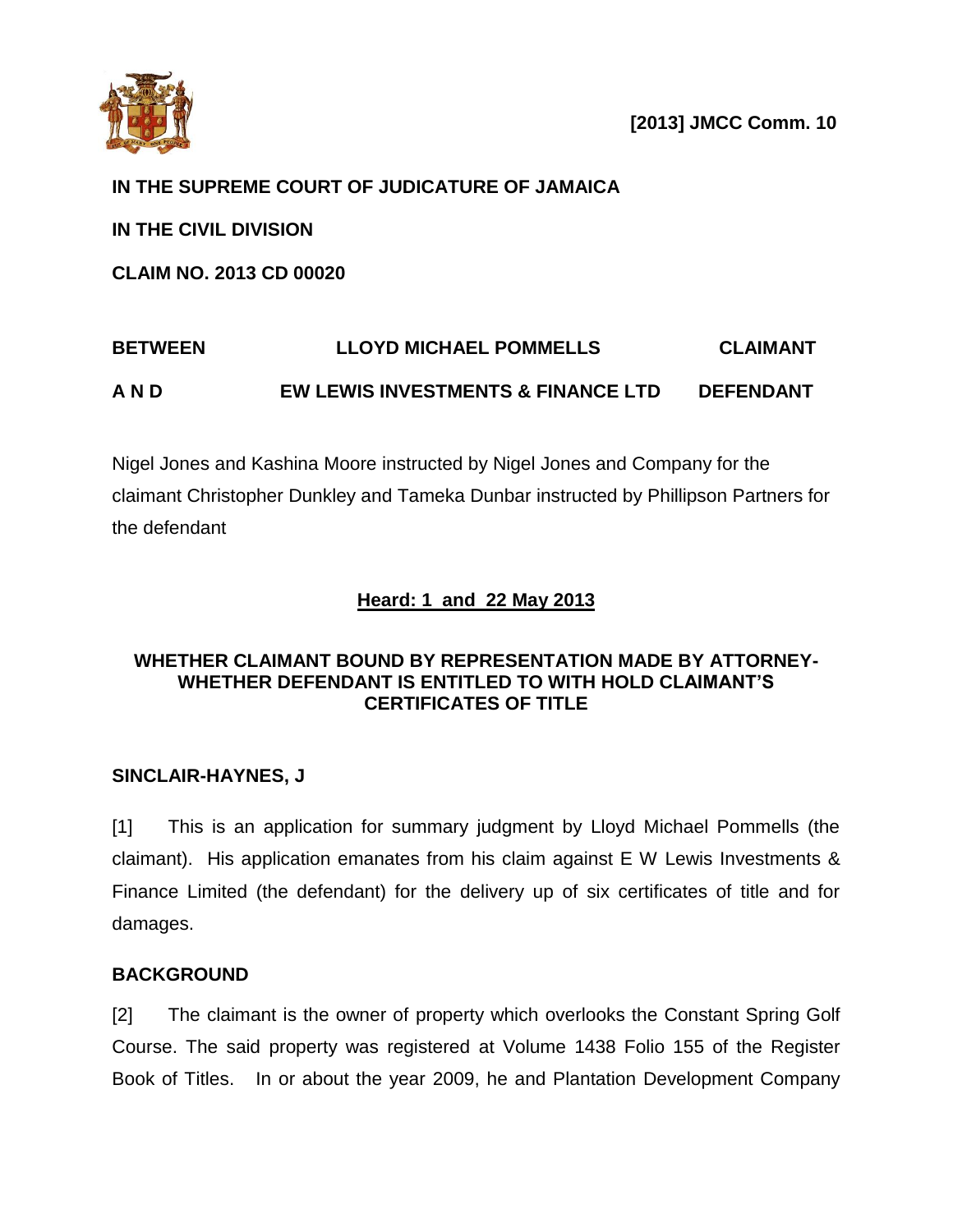Ltd. (Plantation) entered into a contract whereby he sold the said property to Plantation for its conversion into 18 apartments for the affluent. The consideration was both monetary and an apartment. The development was appropriately named "Front Nine" because of its proximity to the golf course. Unfortunately it is now at the "front line" of a legal battle.

#### **THE CLAIM**

[3] In furtherance of the agreement between the parties, the claimant gave the title to the said property which was registered at Volume 1438 Folio 155 to Mrs. Jennifer Messado, the Attorney-at-Law who represented them (claimant and Plantation). She was also given a Power of Attorney for the purpose of facilitating "the continuation and completion of Front Line." In order to facilitate the development, 18 splinter titles were obtained in the name of the claimant and the original title which was registered at Volume1438 Folio 155 was cancelled.

[4] The parties agreed that the duplicate certificates of title would remain the property of the claimant until the completion of the development at which point he would transfer the titles to the purchasers. The attorney, however, handed over the said titles to the defendant without the permission and knowledge of the claimant hence the claim for the delivery up of the six titles, which the defendant has its in possession, and for damages *inter alia*.

#### **THE DEFENCE**

[5] The essence of the defence is that the claimant's attorney represented that she had the requisite authority to pledge the title. The only issue taken by the defendant in its defence with the claimant's claim is that the titles were given to the defendant by the attorney with the knowledge and permission of the claimant. The defence essentially is that the defendant has a history of providing financing to Plantation and its principal, Christopher Kerr, for which security was always provided. Mrs. Messado (who also represented the defendant) exercised authority over such security. It asserts that by virtue of a Power of Attorney which the claimant executed, Plantation's principal,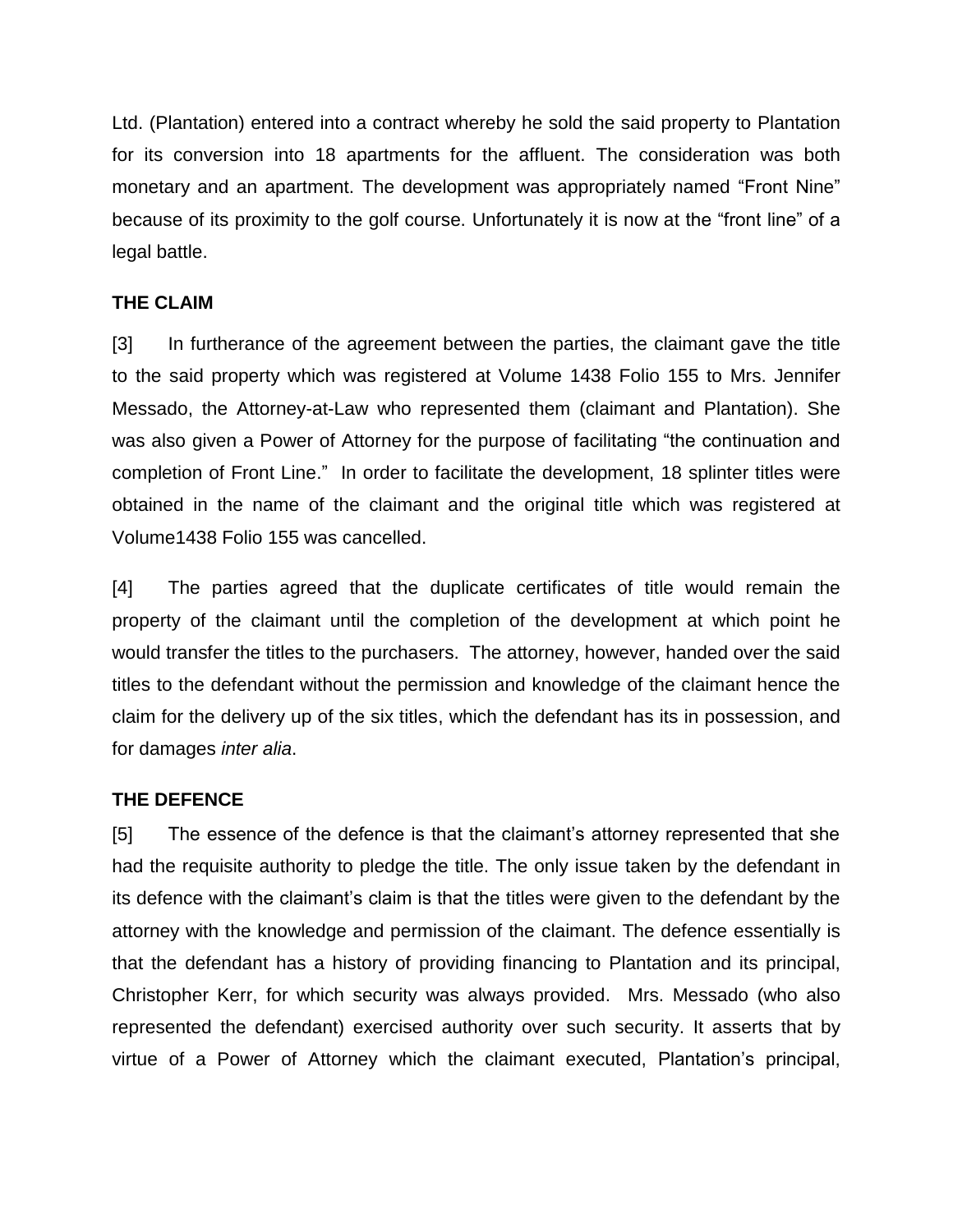Christopher Kerr, was authorized to use the titles in negotiations and in securing financing for Plantation and Christopher Kerr.

[6] Portions of the defence are drafted in a circumlocutory manner. So as not to misquote the defendant's assertion, it is necessary to set out those portions. At paragraph 7 of the Defence it reads:

"*The Defendant Institution further relied on the representations of Jennifer Messado & Company derived through the common representation of the Claimant and Plantation and Christopher Kerr of authority to act in the matter of Front Line Development."*

[7] I deduce from that rather convoluted statement that the defendant is asserting that by virtue of Jennifer Messado & Company representing Plantation, Christopher Kerr and the claimant, and by representations made by the attorney, the said attorneys were authorized to act in matters concerning Front Line Development.

[8] The Defence further reads at paragraph 10:

"*The Defendant Institution will further say that at all material times, the Claimant's Attorneys represented that they had the joint authority of Plantation/Christopher Kerr and their development partners, the respective property owners, in respect to all titles for property under development by Plantation, to include the Claimant in relation to the titles at issue, which was communicated to the Defendant Institution on several instances*."

[9] My interpretation of that statement is that the defendant was informed on several occasions by Messado & Company, the claimant's attorney, that they (the attorneys) were authorized by Plantation, Christopher Kerr and their partners in the development, including the claimant, to utilize the titles.

Paragraph 12 states:

*"In response to paragraphs 11-12 of the Particulars of Claim, the Defendant Institution will say that the Claimant, through his Attorneys, did lawfully permit the deliver (sic) the titles at issue to the Defendant Institution (with whom the Claimant is partnered for the purchase and development of his property), as a continuing security for Plantation's financing, to facilitate the release the Certificates of Title for a prior*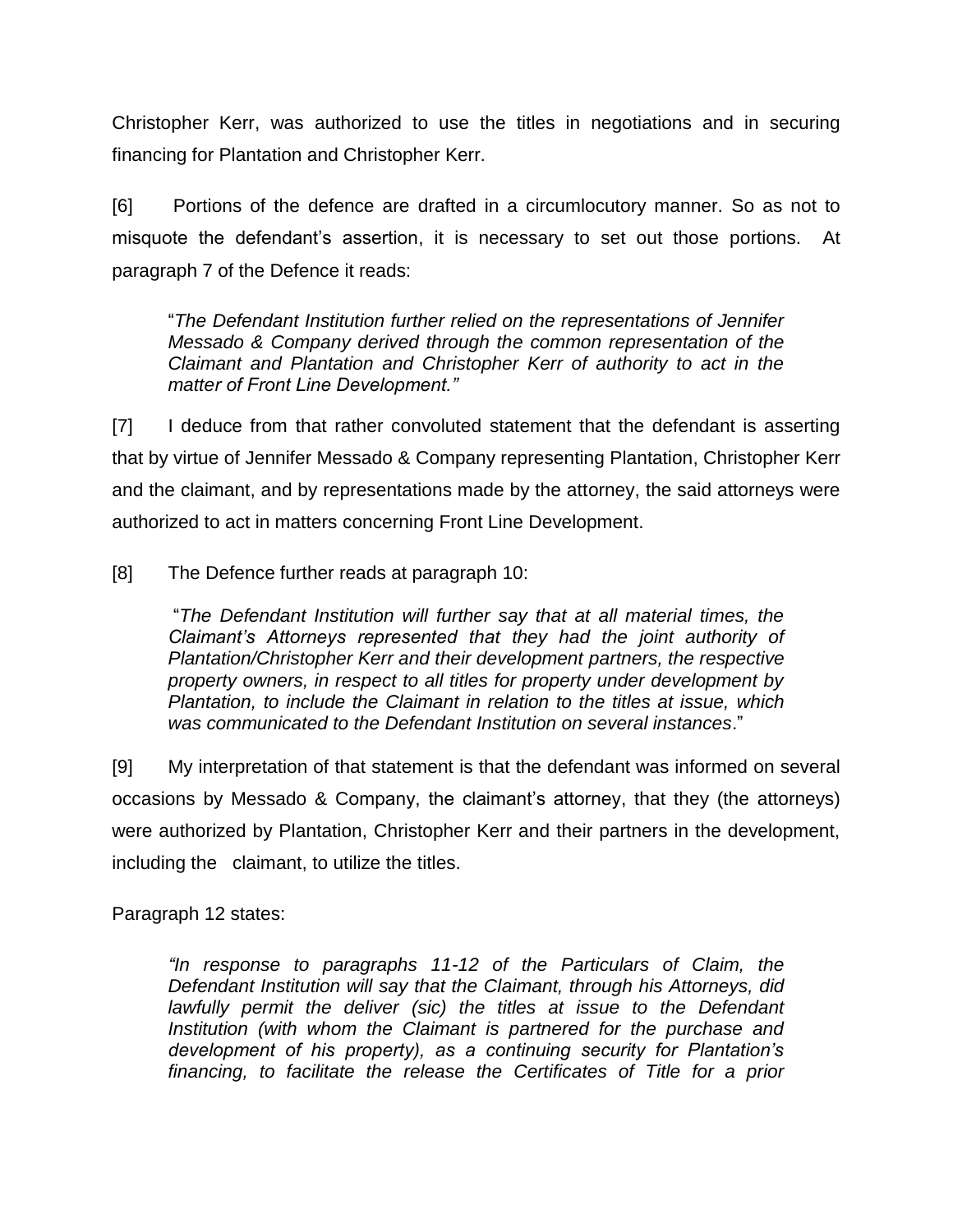*security, Grand Oaks, held by the Claimant's Attorneys, which development was completed by Plantation and Christopher Kerr."*

[10] From that statement, I decipher that the claimant permitted his attorney to deliver the Certificates of Title to the defendants who are partners in the purchase and development of the property. The titles were delivered for the purpose of providing continuing security for financing Plantation. The primary reason was to enable the release of the Certificates of Title in relation to an earlier, completed development (Grand Oaks) by Plantation.

## **THE EVIDENCE**

[11] Aspects of the affidavit of Mr. Everton Lewis, the defendant's director filed January 7, 2013, are nebulous. There is no divergence between the allegations made in the defence and the averments in Mr. Lewis' affidavit in objection to the claimant's application. My conclusions in relation to the defence apply equally to his affidavit evidence. However, In the interest of justice, it is necessary to quote extensively from the said document:

**"***That the Claimant's Attorneys represented to me, as Managing Director of the Defendant Institution, on several instances that they had the joint authority of Plantation/Christopher Kerr and their development partners, (the respective property owners), over all Certificates of Titles for properties under development by Plantation, and in this case the Claimant, in relation to the titles at issue.*

*That the Claimant's attorneys represented, that by virtue of a power of attorney executed by the Claimant in favour of Plantation and/or Christopher Kerr, they had those parties' authority to deal with the titles at issue in the negotiation and securing of financing for Plantation and Christopher Kerr*.

*That at all material times, it was the Claimant's attorneys who were in possession of, and represented they had authority to deal with, the titles at issue, and who advised the Defendant that the Claimant was in a Development Agreement with Plantation, which formed the basis for the aforementioned authority to act in the matter of Front Nine Development,*

*That the Claimant's attorneys did lawfully deliver the titles at issue to the Defendant Institution as a continuing security for Plantation's financing, in order to facilitate the release of Certificates of Titles for a prior, completed*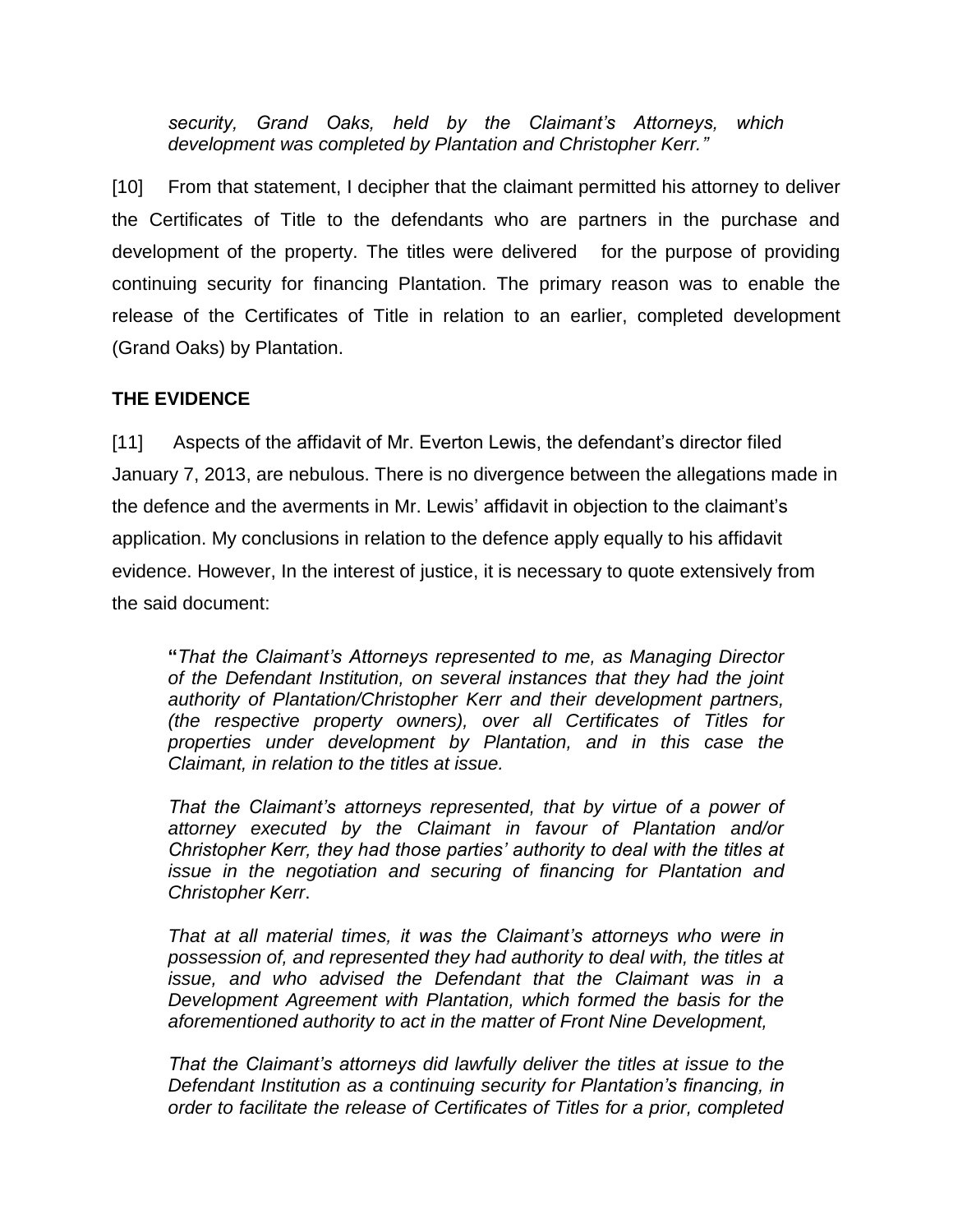*development of Plantation and Christopher Kerr, Grand Oaks, held in the custody of the Claimant's attorneys, acting for Plantation, as security for the Defendant Institution.*

*That the Defendant Institution has at all material times represented to the Claimant's attorney that on settlement in full of the financing extended by us to Plantation and its principal/owner, Christopher Kerr, the Claimant's titles would be released to his attorneys-at-law from whence they came.*

[12] Mr. Everton Lewis further deponed that the claimant failed to make full and frank disclosure because the claimant failed to disclose a letter which was sent to the defendant after the Certificates of Title were delivered to the defendant. According to the defendant, the said letter states the basis on which the said Certificates of Title were delivered. The letter reads:

"*We refer to our discussions and confirm that we act on behalf of Plantation Development Company Limited who are the developers for the complex at No. 54 Norbrook Drive, Kingston 8 in the parish of Saint Andrew.*

*We confirm that you hold six (6) duplicate Certificates of Title for the units which are held as security.*

*Accordingly, this letter serves as our professional undertaking to pay to you the sum of One Million United States Dollars (US\$1,000,000) on completion of the construction of the units and the collection of the sale proceeds from the individual purchasers.*

*Please sign and return the attached copy letter in confirmation of your acceptance and acknowledgement of the undertaking herein."*

#### **CLAIMANT'S VERSION**

[13] The claimant's evidence is that he has never had any dealings with the defendant. He is aware that the defendant and Plantation are in a relationship and that Plantation's past developments were financed by the defendant. He however avers that he had nothing to do with those developments. It is his evidence that this is the first and only development he has done with Plantation and therefore would never agree to his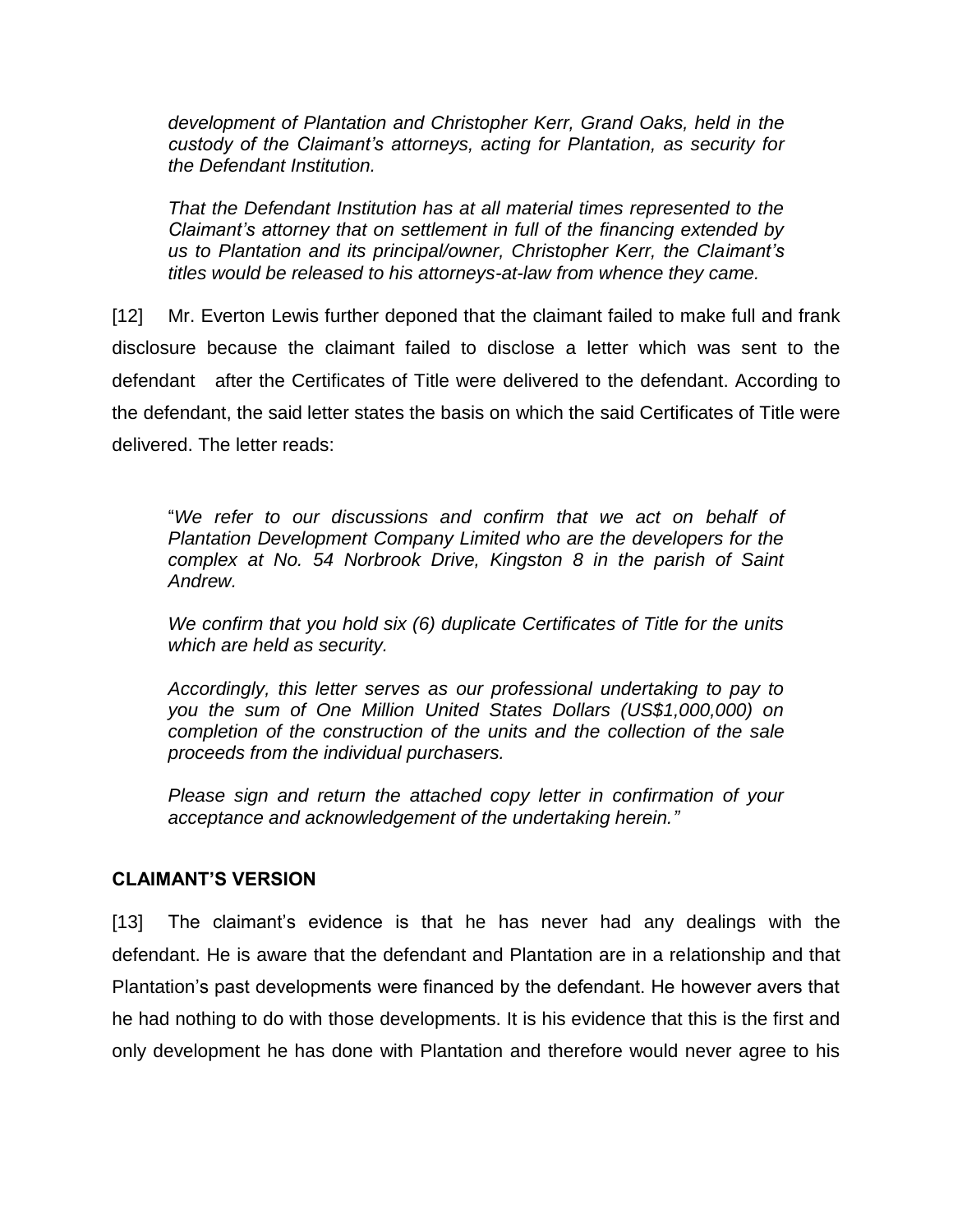titles being used as security for financing which the defendant would have provided to Plantation for their earlier developments.

[14] He steadfastly maintains that the Certificates of Title were not pledged to the defendant to be used as security. It is his evidence that he executed a Power of Attorney which conferred limited power upon Plantation. The Attorney and Plantation were permitted to sell the property comprised in the splinter titles and to obtain building approvals. Upon completion of the property, he expected to be fully compensated. Consequently he deliberately retained control and oversight over the said property. He is described on the said titles as the registered proprietor and therefore has the sole authority to deal with the said property. He avers that the splinter titles were sent to the defendant by Mrs. Messado without his knowledge or instruction. The defendant has ignored his demand to return the said titles.

[15] As a result of the defendant's refusal, failure and/or neglect to return the said titles, the development has come to a halt. The inability to provide splinter titles has resulted in Plantation not obtaining financing. There would otherwise be no difficulty in obtaining financing because the land is unencumbered. It is his intention to utilize his apartment as investment property. He has however been unable do so because of the defendant's withholding of the said titles. Similar properties are rented for US \$2,600.00 per month.

#### **THE LAW**

[16] The application is made pursuant rule15.2b of the **Civil Procedure Rules** 2002 which reads:

*"The court may give summary judgment on the claim or on a particular issue if it considers that:*

*(a) The defendant has no real prospect of successfully defending the claim or the issue."*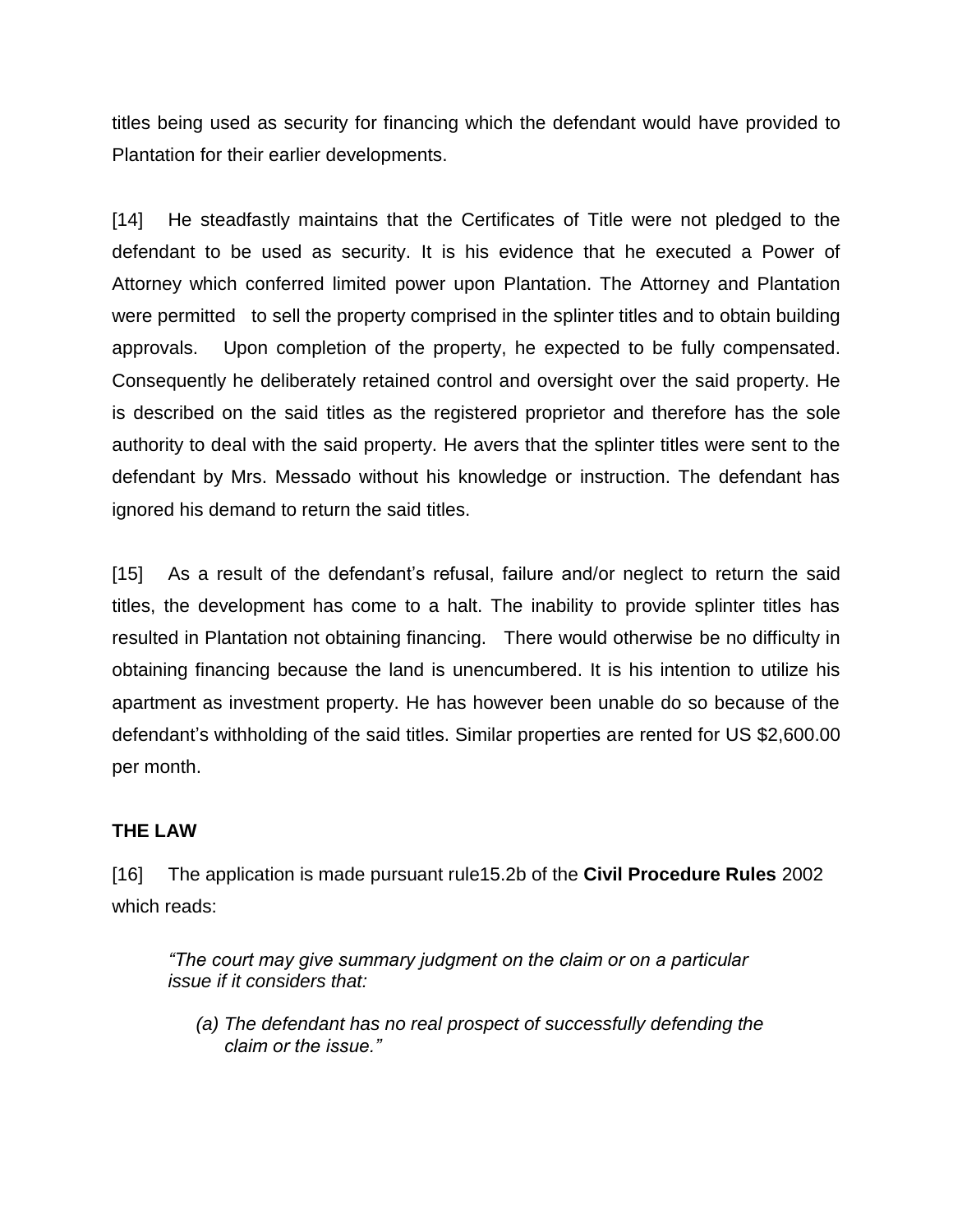The test to be applied is that enunciated by Lord Woolf in **Swain v Hillman** [2001] 1 All ER 91: whether the defendant has a realistic as opposed to a fanciful prospect of succeeding.

[17] A hopeless claim should not be allowed to continue. Part 1 of the **Civil Procedure Rules** states the overriding objective of the court as enabling the court to deal justly with cases. In giving effect to the overriding objective of dealing justly with cases, judges must ensure that matters are dealt with expeditiously. It is also in the interest of the litigant to be informed as soon as possible if his defence is doomed to failure.

[18] Lord Woolf in his oft cited statement in **Swain v Hillman** [2001] 1 All ER 91 said:

*"It is important that a judge in appropriate cases should make use of the powers contained in Part 24. In so doing he or she gives effect to the overriding objectives contained in Part 1. It saves expenses; it achieves expedition; it avoids the court's resources being used up on cases where this serves no purpose and I would add, generally that it is in the interest of justice."*

It is therefore the court's duty to prevent its limited resources from being expended on hopeless matters. I am nevertheless cognizant, that although there is substantial evidence against a defendant, if there are issues of fact which could be decided in favour of the defendant, the matter is not appropriate for summary disposal.

#### **ARE THERE TRIABLE ISSUES?**

[19] Mr. Dunkley submits that there are triable issues, as the purpose for which the titles were sent to the attorney is disputed. He argues that the claimant entrusted Plantation with the development of his property for reward. The fact that Plantation has authority to develop and sell the property gives it the right to deal with the titles. It is his further submission that "development requires financing and the Power of Attorney authorized Plantation to secure financing for the development of the Property in question." According to him, the claimant is unable to assert that Front Nine was not financed by the defendant. Moreover, the claimant, having sold the land to Plantation, it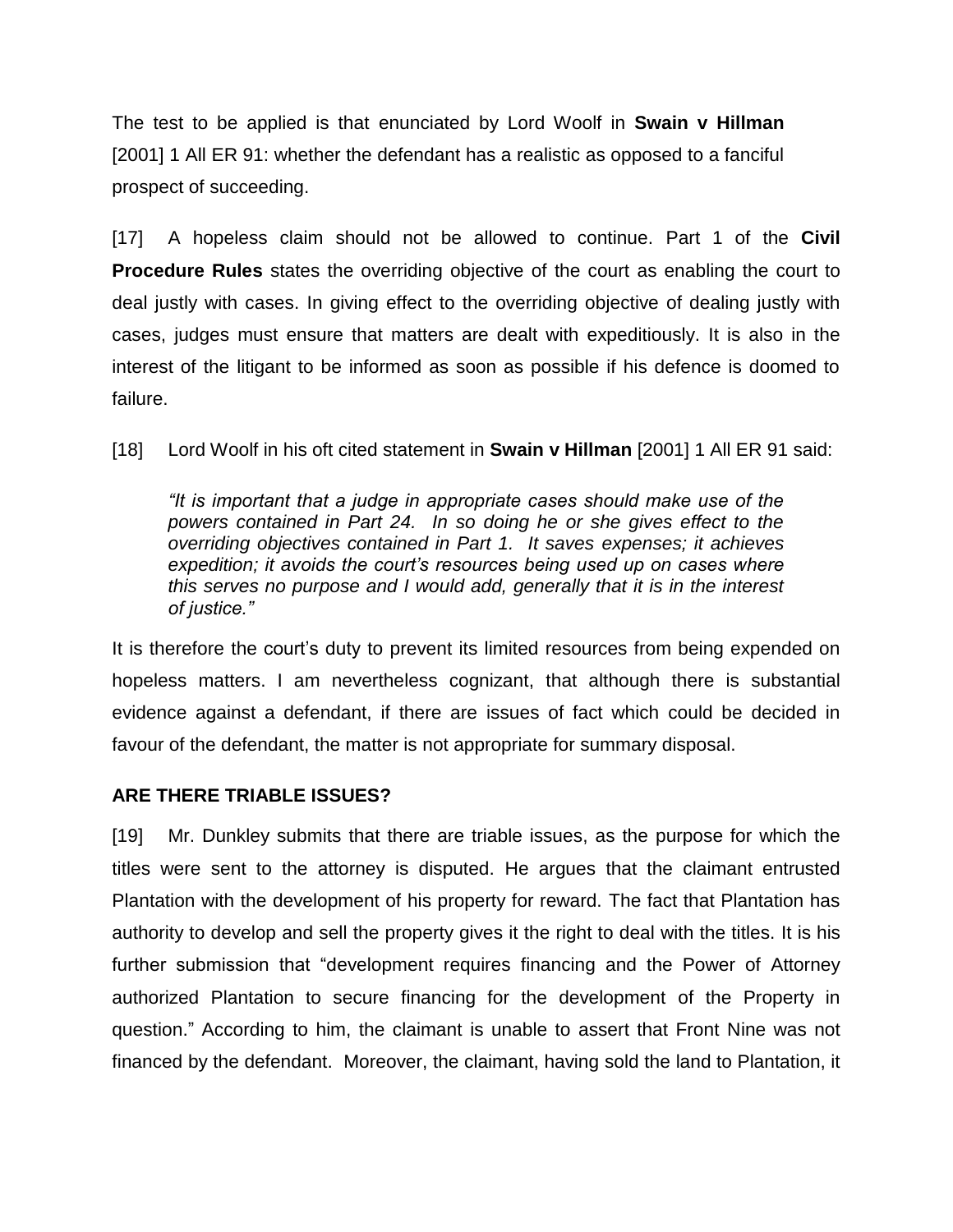is entitled to treat with the titles in the manner it did. The Claimant's interest is now monetary and a unit.

## **RULING**

[20] The unchallenged evidence is that there was never any relationship between the defendant and the claimant. In none of the defendant's three affidavits has he averred otherwise. The claimant, not being privy to the alleged agreement between the defendant and Plantation, is therefore a stranger to any such agreement and cannot be bound.

[21] It is Mr. Lewis' evidence that Messado & Company represented that they had authority to deal with the titles. Mrs. Jennifer Messado denies representing to the defendant that she was authorized by the claimants to pledge the titles. In response to Mr. Lewis' assertion otherwise, in her affidavit filed January 21, 2103, she averred:

"*That in response to paragraph 8 of Mr. Lewis' affidavit, I deny that I represented that I or the firm Jennifer Messado & Co had authority to deal with the titles the subject of this claim.*

*In response to paragraph 10 of Mr. Lewis' affidavit I sent the titles to the Defendant as Mr. Lewis requested as a favour that the titles be sent to him to enable him to satisfy the Financial Services Commission that the Defendant had adequate security for the loans it provided. The titles were not sent to the Defendant to provide continuing security for Plantation's financing as alleged by the Defendant and/or to release Certificates of Titles for Grand Oaks. The Defendant at no time had the certificates of title for Grand Oaks.*

[22] In her 2<sup>nd</sup> Affidavit dated March 8, 2013 she further averred.

*"That my letter dated February 28, 2011 which is exhibited to the Defendant's third affidavit was not exhibited to my previous affidavit as same was prepared solely for the benefit of the Defendant and no copy was retained on the file. That in any event, the said letter was previously indicated in my earlier affidavit and was sent to the Defendant at Mr. Lewis' request to enable him to satisfy the Financial Services Commission, hereinafter referred to as the "FSC" that the Defendant had adequate security for the loans it provided.*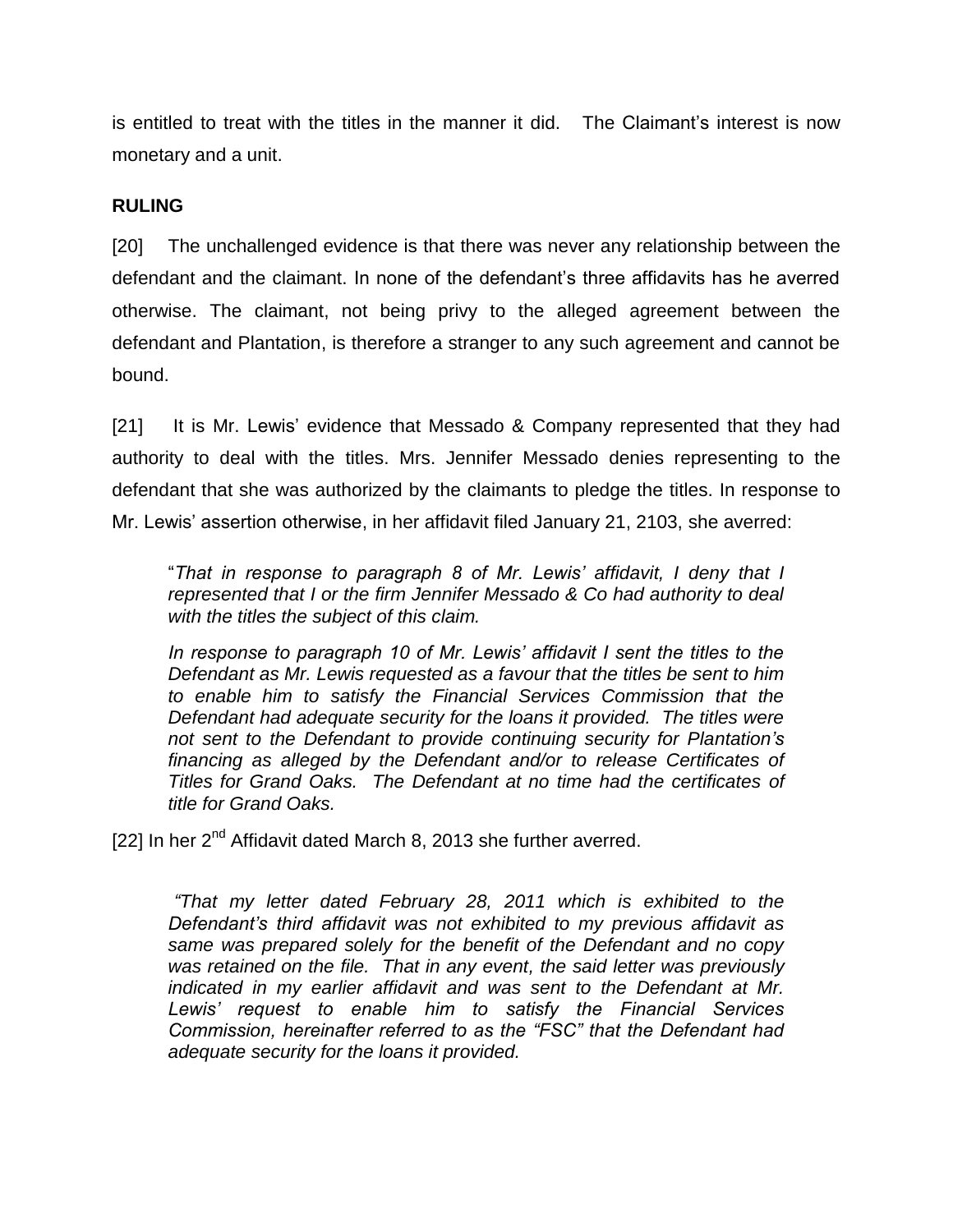*That my letter was not written with the intention of pledging the title on behalf of Mr. Pommells.*

*That I recall Mr. Everton Lewis showed me a letter from the FSC to the Defendant in which they indicated that the Defendant was to provide proof of proper security for all the loans the Defendant had issued."*

[23] There is, in the circumstances, a sharp divergence in the evidence. Is this a conflict in the evidence which cannot be resolved on the material so far presented? If its resolution requires a finding as to the credibility of the witnesses and/ or the adducing of further evidence by way of cross-examination or other evidence, then this is not an appropriate matter for summary disposal.

[24] Apart from the defendant's allegation that Messado & Company informed him that they had the authority to use the titles, there is no documentary or other support for the allegation. Assuming the said representation was indeed made, the pertinent question is whether the claimant is bound by representations allegedly made by its attorney. If this question is capable of being answered solely by the examination of the material before me, the matter then falls within the category of matters which can properly be disposed of summarily.

## **IS THE CLAIMANT BOUND BY THE REPRESENTATIONS BY ITS ATTORNEY TO THE DEFENDANT?**

#### **THE LAW**

[25] Mr. Nigel Jones submits that the claimant is not bound by any representation made by Mrs. Messado that she was authorized to pledge his titles. He relies on the English case of **Overbrooke Estates Ltd. v Glencombe Properties Ltd. [1**974] 1 WLR 1335. Brightman J in **Overbrooke Estates** said:

"*An agent, as between himself and a third party, has such authority as is actually conferred on him by his principal, or such authority as has ostensibly been conferred on him because of the manner or circumstances in which he has been held out as an agent.."*

[26] The following statements of the learned authors of **Bowstead and Reynolds on Agency 19th Edition** and **Freeman and Lockyer (a firm) v Backhurst Park**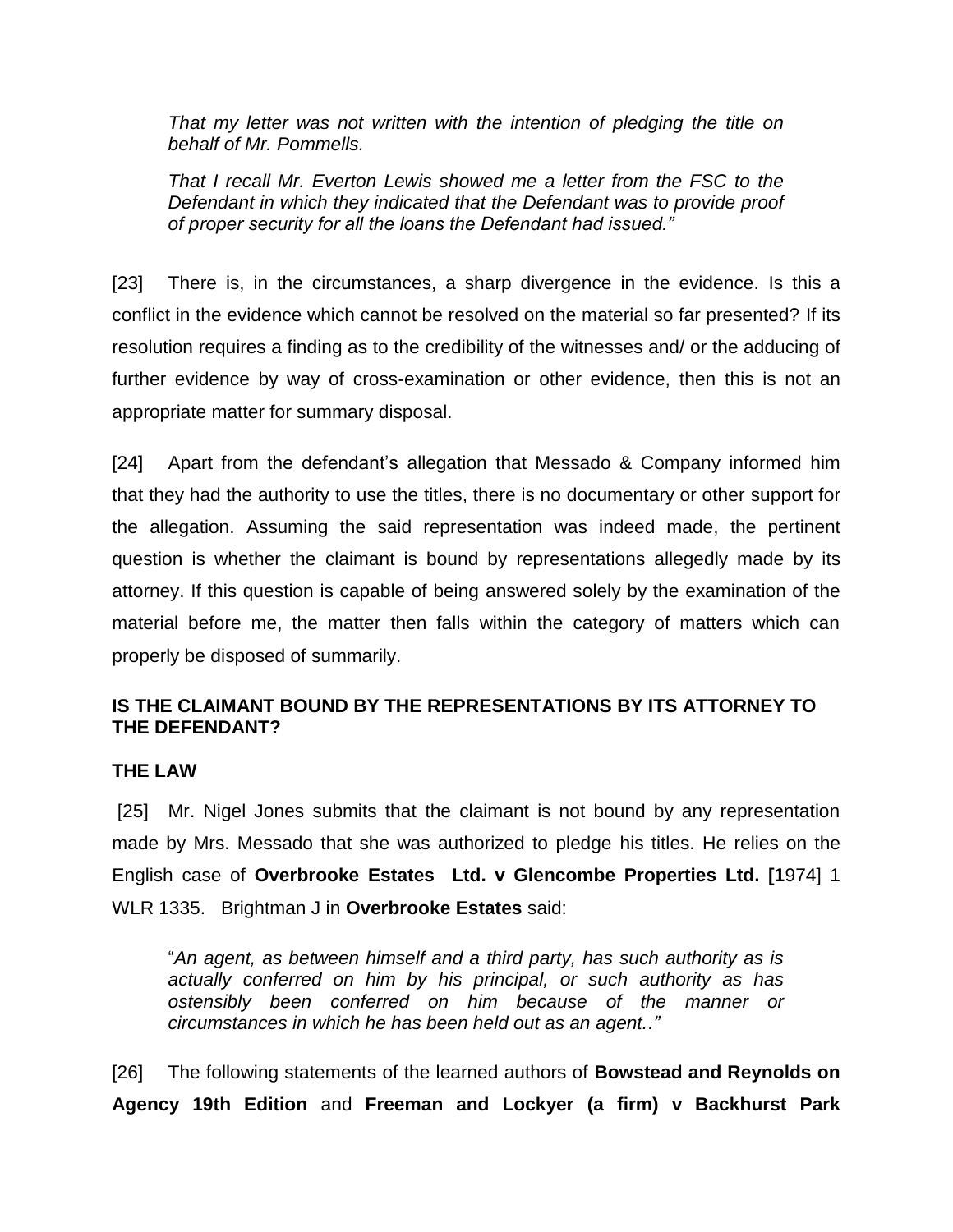**Properties (Mangal and another) [1964] 1 ALL ER 630** were cited as representing the law authoritatively by the Court of Appeal in **Eagle Merchant Bank of Jamaica Ltd. v Lets Ltd; Lets Ltd v RBTT Bank Jamaica Ltd and National Commercial Bank Jamaica Ltd**. an unreported decision which was delivered on 22 February 2008.

[27] Dukharan JA (Ag) as he then was, at page 29 of the judgment said:

"…What are the principles to be applied here? The author in **Bowstead and Reynolds on Agency** at para. 8-013 states:

'*Where a person by word or conduct represents or permits it to be represented that another person has authority to act on his behalf, he is bound by the acts of that other person with respect to anyone dealing with him as an agent in the faith of any such representation to the same extent as if such other person had the authority that he was represented to have, even though he had no such actual authority.'*

*And in Freeman and Lockyer (supra). Lord Diplock at p.644 said:*

*'An 'apparent' or ostensible authority, on the other hand, is a legal relationship between the principal and the contractor created by a representation made by the principal to the contractor, intended to be and in fact acted upon by the contractor that the agent has authority to enter on behalf of the principal into a contract of the kind within the scope of the 'apparent' authority, so as to render the principal liable to perform any obligations imposed upon him by such contract. To the relationship so created the agent is a stranger. He need not be (although he generally is) aware of the existence of the representation, but he must not purport to make the representation as principal himself. The representation when acted upon by the contractor, by entering into a contract with the agent operates as an estoppel, preventing the principal from asserting that he is not bound by the contract. It is irrelevant whether the agent had authority to enter into the contract.'"*

[28] Was there representation made by the claimant or conduct by him which could be construed as conferring on the attorney the authority to pledge the title or to deal with the titles without restraint? The evidence regarding the scope of the attorney's authority is contained in the Power of Attorney. The said Power of Attorney limits the attorney's authority to the sale and development of the property. It is necessary to set out the terms: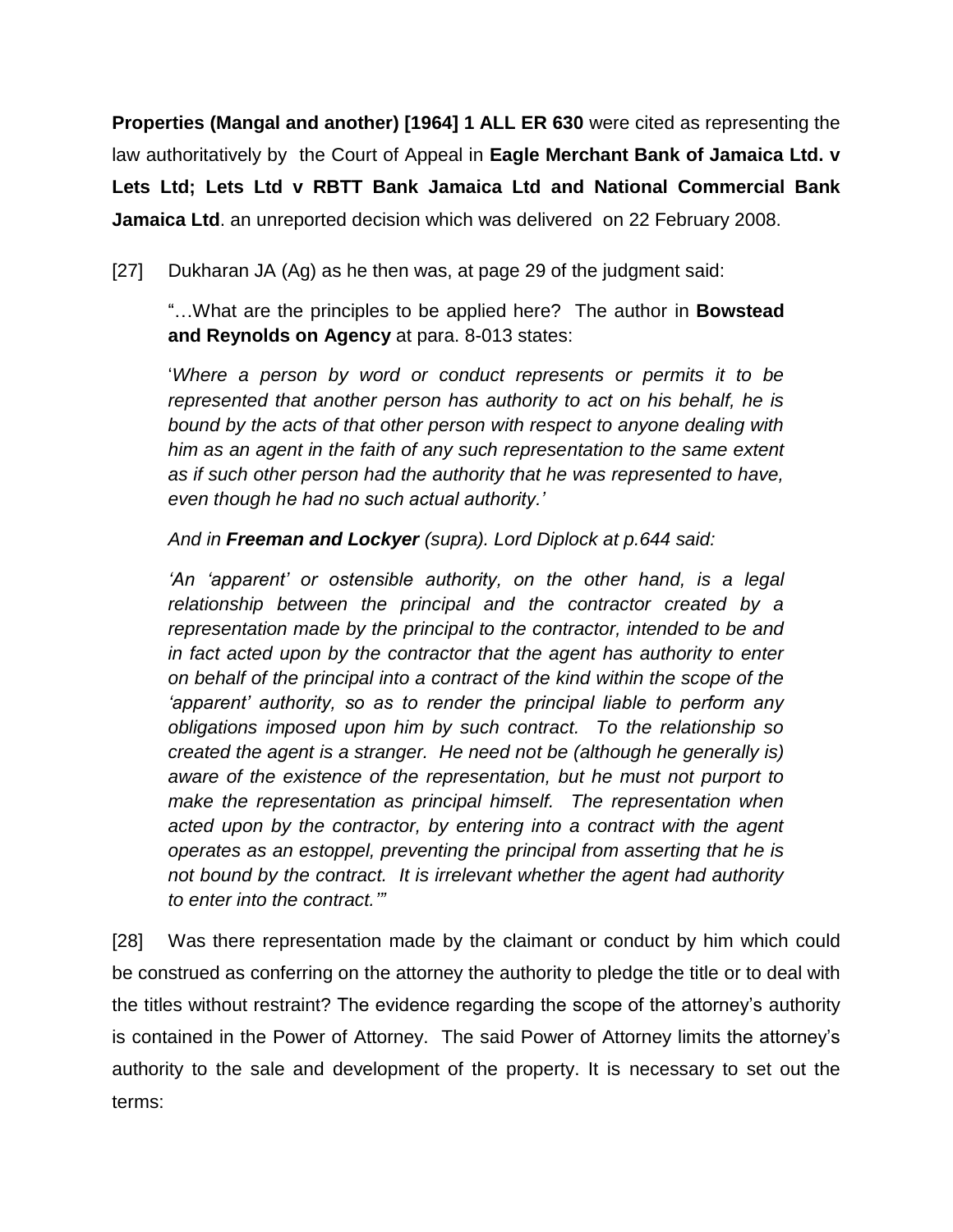- *1. NOW THEREFORE KNOW YE that, my Attorney having consented, I, LLOYD MICHAEL POMMELLS HEREBY APPOINT my Attorney to sell to any person or persons all or any portion of ALL THAT parcel of land known as Lot Number 11 Constant Spring Estate in the Parish of Saint A ndrew and being all the lands comprised in Certificate of Title registered at Volume 1438 Folio 155 of Register Book of Titles known as No. 54 Norbrook Drive, Kingston 8 in the Parish of Saint Andrew which has been subdivided into Eighteen (18) Strata Lots in accordance with Strata Plan No. 2473 and being all the lands comprised in Certificates of Title registered at Volume 1447 Folios 295, 296, 297, 298, 299,300, 301, 302, 303, 304, 305, 306, 307, 308, 309, 310, 311 and 317 respectively of the Register Book of Titles belonging to me by virtue of the Registration of Titles Act (hereinafter called "such lands").*
- *2. That this is an up-market residential development of eighteen (18) two bedroom apartments.*
- *3. To obtain all building approvals and relevant documentation for the completion of the real estate development situated at No. 54 Norbrook Drive, Kingston 8 in the parish of Saint Andrew and to all such acts, matters and things as may be necessary or expedient for carrying out the powers hereby given by this document.*
- *4. GENERALLY, I DECLARE that this Power of Attorney shall continue in force until construction of the development is satisfactorily completed and it is understood and agreed that this Power of Attorney is limited in all respects to the construction of the development of the said property at No. 54 Norbrook Drive, Kingston 8 in the parish of Saint Andrew hereinbefore described and for no other reason whatsoever.*

[29] There is no dispute between the claimant and the attorney that indeed the attorney's authority was so confined. It is significant that the splinter titles were all issued in the claimant's name. This supports his contention that he never intended to relinquish control over his property until the development was concluded and he duly received consideration.

[30] Mr. Dunkley's submission that the Power of Attorney authorized Plantation to use the title to secure financing is unsustainable. The Power of Attorney specifically confined Plantation and the attorney's authority to the construction of the development at 54 Norbrook Drive, not to any other development or for any other reason.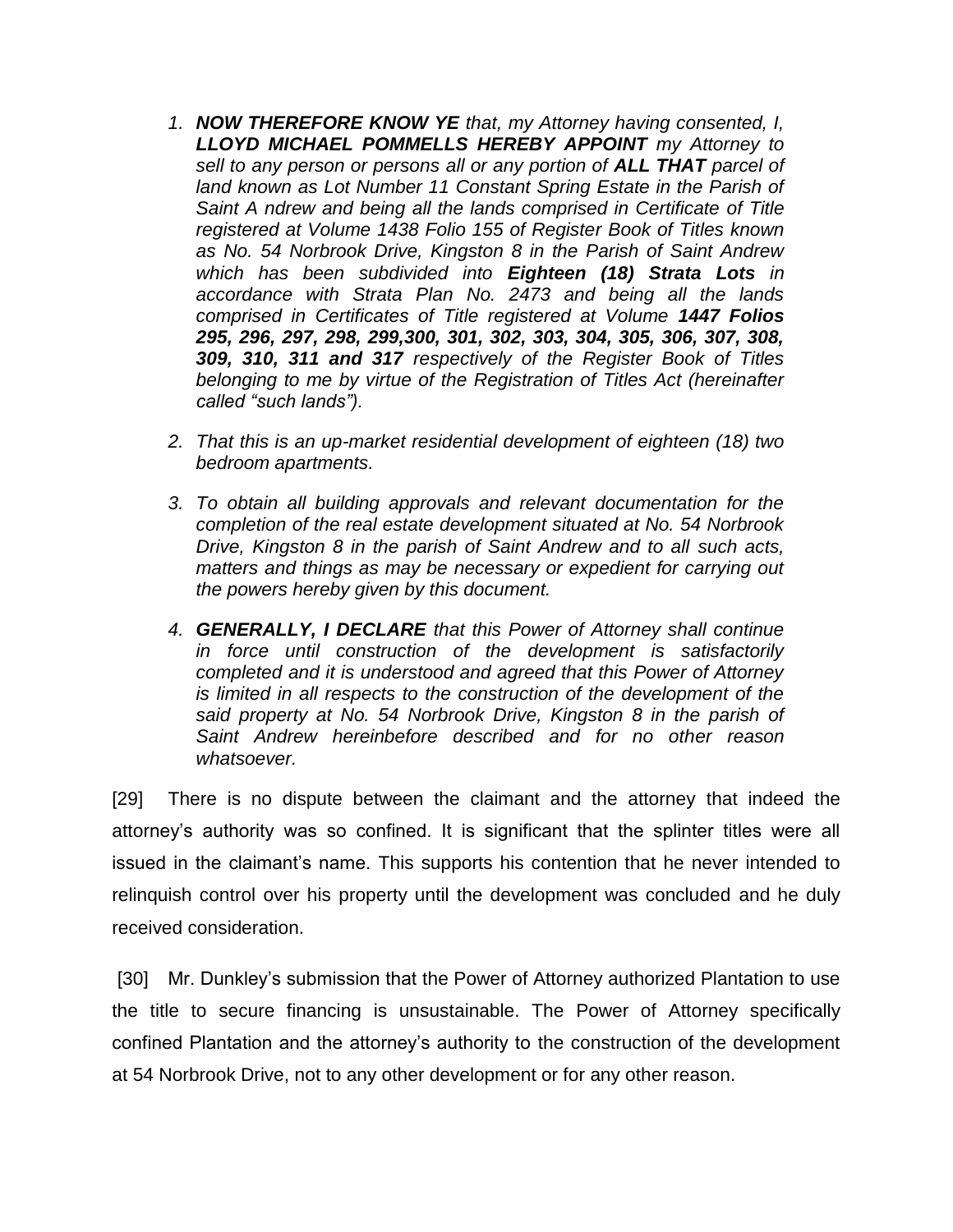In the Australian Supreme Court case of **Tobin v Broadbent** [1948] 1 ALR 25 the plaintiff executed a Power of Attorney in favour of a stockbroker, which conferred extensive powers over his property. He subsequently emigrated. The stockbroker was permitted to exercise total control over the plaintiff's share investments. He was allowed to buy and sell shares, pay calls, take up options and advance money to facilitate all the transaction without consulting the plaintiff.

[31] In 1943, the stockbroker fraudulently pledged with the defendant, another stock broker, and the plaintiff's share certificates which were registered in the name of the plaintiff as part of the security for an advance made by the defendant. At the time of this transaction the plaintiff was not indebted to the stockbroker in respect of whom he had executed the Power of Attorney. The defendant made the advance to the stockbroker as a principal without any intention of entering into contractual relations with the plaintiff. There was no dispute that the said stock broker dealt with the defendant *bona fide.*

[32] The stockbroker endorsed the share certificates and signed blank transfers as attorney for the plaintiff. The document contained a further endorsement that the Power of Attorney was produced to the companies in which the shares were held. The defendant failed to examine the power of attorney and to make inquiries as to the stockbroker's authority to pledge the shares.

[33] Latham CJ, in determining 'whether the stockbroker had actual authority to pledge the said shares, or, if he did not have such authority, whether the plaintiffs were estopped from denying that he had that authority' said:

"*In my opinion no case can be made for the respondent upon the basis of estoppel. The plaintiff never had any relations with Broadbent and made no representation of any kind to him: therefore Broadbent did not act on any such representation, nor by reason of so acting did he suffer any detriment."*

[34] He further considered whether the plaintiff might have been estopped by "assisted representation" that is, whether the plaintiff allowed the stockbroker to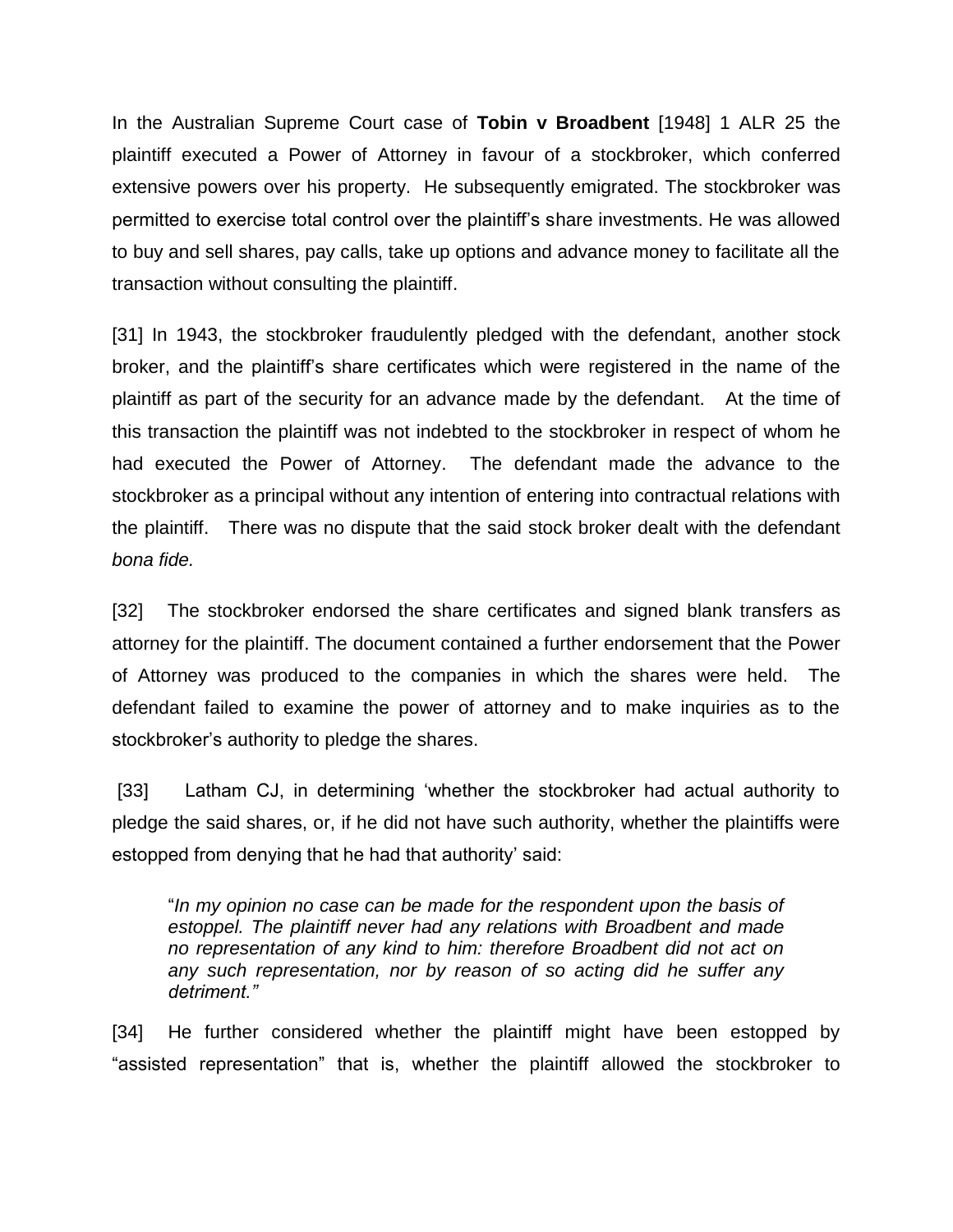represent that he had the authority to pledge the shares. On that issue, he concluded thus:

"*But, whatever the assumption was, it was not induced by any act of the plaintiff unless, indeed, it could be said that the fact that they had allowed Hodgetts to have possession of the scrip was an act which entitled third parties to assume that Hodgetts had authority from the owners to pledge the scrip, whoever the owners might be. The fact that a servant or other person is entrusted with the possession of goods does not involve a representation to any person that he is entitled to pledge or sell them (Hoare v Parker is an old authority to that effect and Mercantile Bank of India Ltd. v Central Bank of India Ltd. a modern authority; and see Halsbury's Laws of England, 2nd ed vol 25 p 11"*

[35] Regarding the Power of Attorney he said:

*"It is a long established rule that general words in a power of attorney are to be strictly construed: Attwood v. Munning; Bryant v. La Banque du Peuple. There is no doubt that under the Power of Attorney Hodgetts had authority to sell any shares belonging to Dr. or Mrs. Tobin (cl. 8). But a pledge is essentially different from a sale. The distinction has been emphasized in many cases, but perhaps nowhere more strongly than in City Bank v. Barrow where Lord Selborne said:- "It is manifest that when a man is dealing with other people's goods, the difference between an authority to sell, and an authority to mortgage or pledge, is one which may go to the root of all the motives and purposes of the transaction. The object of a person who has goods to sell is to turn them into money, but when those goods are deposited by way of security for money borrowed it is a transaction of a totally different character. If the owner of the goods does not get the money, his object and purpose are simply defeated; and if on the other hand, he does get the money, a different object and different purpose are substituted for the first, namely that of borrowing money and contracting the relation of debtor with a creditor, while retaining a redeemable title to the goods, instead of exchanging the title to the goods for a title, unaccompanied by any indebtedness, to their full equivalent in money.*

*The Power of Attorney in this case contains an express power to sell, and no express power to pledge. The power of pledging is such a different power from that of selling that, in my opinion, in view of the strict rules applied to the construction of Powers of Attorney, it should not be held that the general words in the Power of Attorney conferred a power to pledge for Hodgetts' own purposes"*

[36] There is not a scintilla of evidence that the defendant was induced by any conduct of the claimant. Indeed, the evidence of Mrs. Messado is that the defendant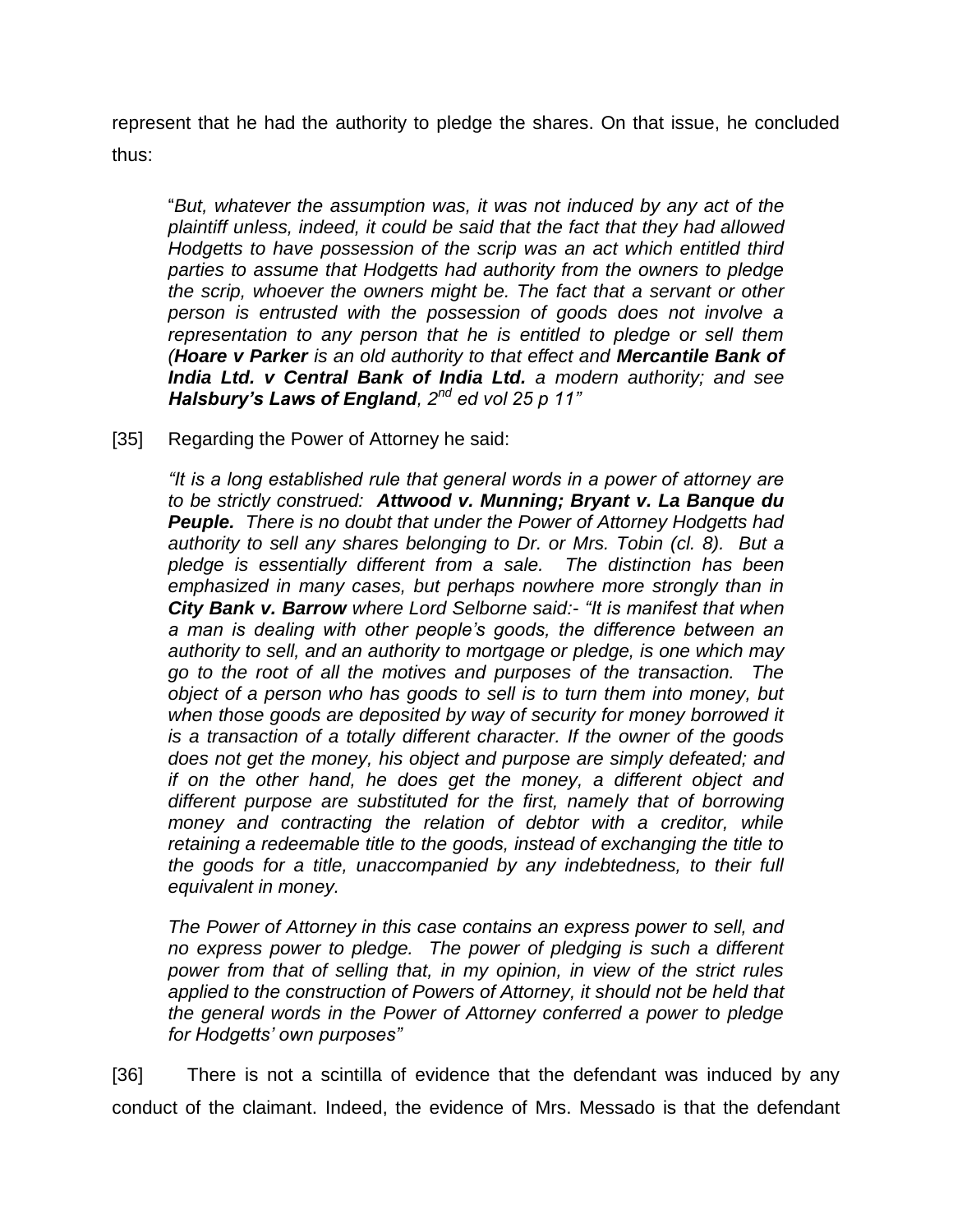negotiated loans with Dean Evans of Plantation and Promissory Notes were signed by Christopher Kerr. The property at 54 Norbrook Drive was not included among the properties pledged. The incontrovertible evidence, that is, the Promissory Notes, are exhibited to her affidavit of 13 March 2013. Mr. Lewis' evidence confirms that the titles were not pledged in relation to financing for Plantation, but for an earlier development, Grand Oaks.

[37] The learned author of **Chitty on Contracts** (29<sup>th</sup> edition paragraph 31-056) states the law thus:

*"Where a person by words or conduct represents to a third party that another has authority to act on his behalf, he may be bound by the acts of that other as if he had in fact authorized them. This doctrine, called the doctrine of apparent or ostensible authority, applies to cases where a person allows another who is not his agent at all to appear as his agent, to cases where a principal allows his agent to appear to have more authority than he actually has, to cases where a principal makes a reservation in his agent's authority that limits the authority which such agent would normally have but fails to inform the third party of his…."*

## **WHETHER DEFENDANT CAN RETAIN TITLES AS SECURITY FOR FINANCING PLANTATION**

[38 It is Mr. Nigel Jones' further submission that even if a court accepts that the claimant's attorney indeed represented to the defendant that she had the authority to treat with the titles in the manner alleged, the defendant is not entitled to withhold the claimant's titles. He submits that the defendant's defence does not contain any defence which entitles him to possession of the titles. The defendant has not demonstrated that it did due diligence and that it was as a result of claimant's negligence or dishonesty, it acted to its detriment. The land tiles, he submits, relate to registered land. The purpose of registering land is to enable persons to examine the register. He relies on section 58 of the **Registration of Titles Act** which states:

*"Every duplicate certificate of title shall be deemed and taken to be registered under this Act when the Registrar has marked thereon the volume and folium of the Register Book in which the certificate is entered; and every instrument purporting to affect land under the operation of this Act shall be deemed and taken to be registered at the time when produced for registration, if the Registrar shall subsequently enter a*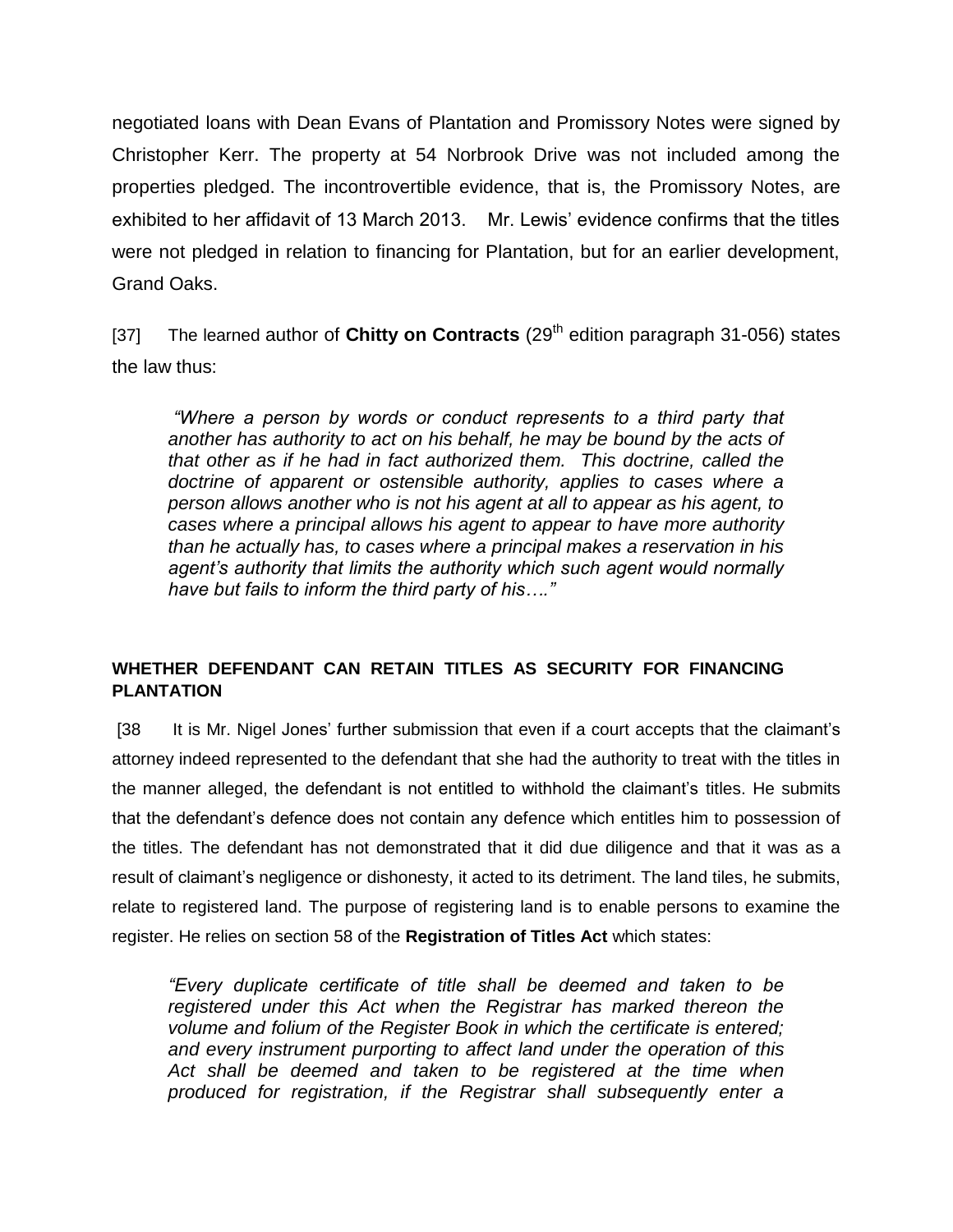*memorandum thereof as hereinafter described in the Register Book upon the folium constituted by the existing certificate of title and also upon the duplicate; and the person named in any certificate of title or instrument so registered as the proprietor of, or having any estate or interest in or power over the land herein described or identified, shall be deemed and taken to be the duly registered proprietor thereof, or as duly registered in respect of such estate, interest or power…"*

[39] He postulates that the defendant was required to contact the claimant and view the Power of Attorney which was relied upon by the attorney. He also relies on Section 63 of the **Registration of Titles Act** which provides:

*"When land has been brought under the operation of this Act, no instrument until registered in manner herein provided shall be effectual to pass any estate or interest in such land, or to render such land liable to any mortgage or charge; but upon such registration the estate or interest comprised in the instrument shall pass or, as the case may be, the land shall become liable in manner and subject to the covenants and conditions set forth and specified in the instrument, or by this Act declared to be implied in instruments of a like nature; and should two or more instruments signed by the same proprietor, and purporting to affect the same estate or interest, be at the same time presented to the Registrar for registration, the Registrar shall register and endorse that instrument which shall be presented by the person producing the certificate of title."*

[40] He submits that the claimant has not signed any instrument which would convey any interest to the defendant nor has any instrument been registered by the defendant against the claimant's titles. The unchallenged evidence of the claimant is that his titles are free and clear. He submits that the defendant is not asserting that it derives an interest or estate from the claimant. There is no assertion that the claimant has derived any benefit from its financing of Plantation.

[41] The defendant's sole contention is that it is entitled to hold the claimant's titles as continuing security for a loan it gave to Plantation because the Claimant is doing a development with Plantation. He submits that in the absence of the registration of any instrument created in favour of the defendant, the claimant's titles ought not to be "rendered liable to any mortgage or charge".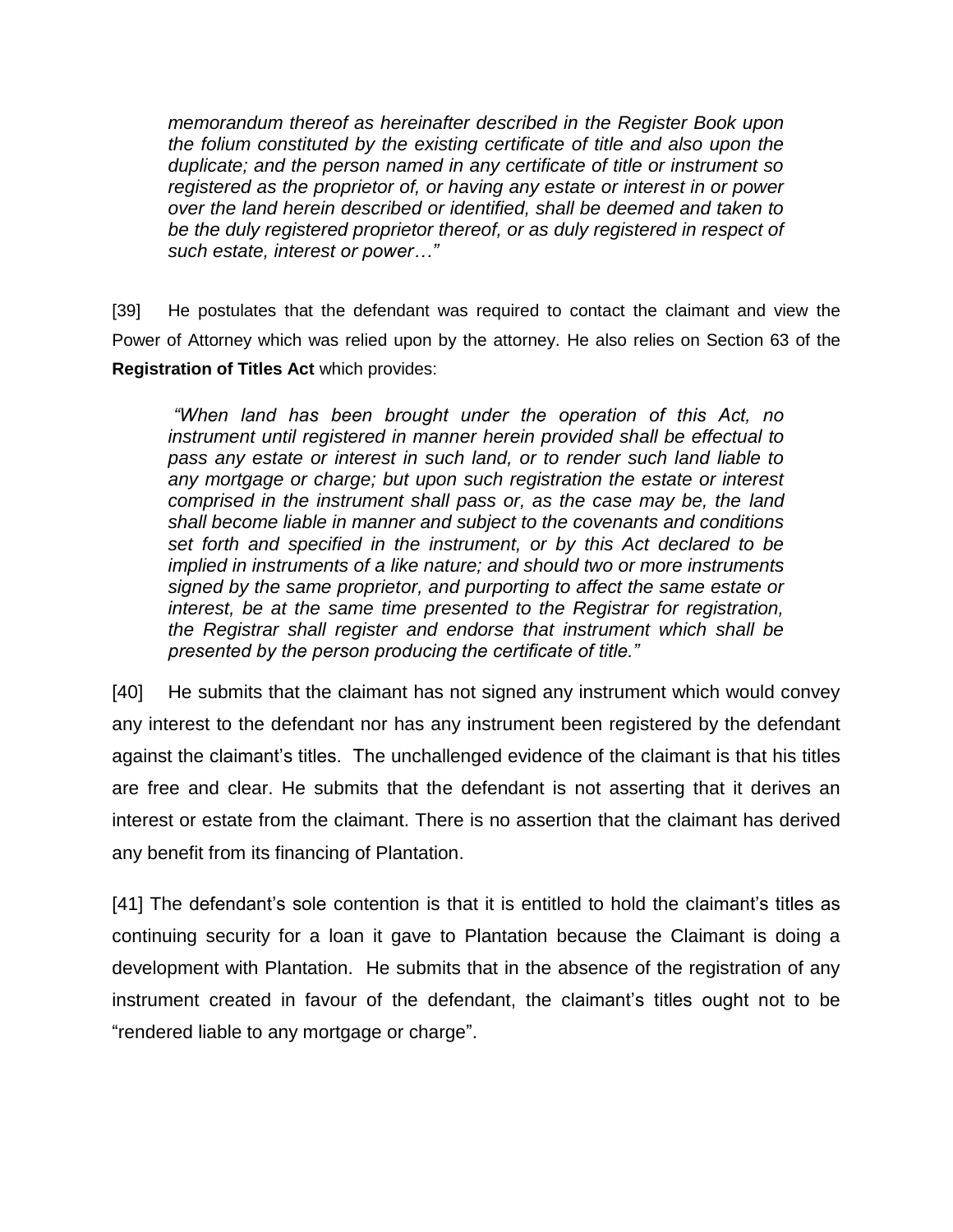#### **RULING**

[42] With those submissions this Court agrees. I am fully persuaded that this matter is eminently appropriate for summary disposal. Farwell J in **Rimmer v Webster** [1902]2 Ch. 163 expounded the law thus at paragraph 37 of his judgment.

*"A man is entitled to deposit his deeds with his solicitor or his banker, or to send his certificates to his broker, or to vest his property in the name of another person and hand him the title-deeds, without thereby giving rise to any implication inconsistent with his own beneficial title, because his acts are in accordance with the common usage of mankind; and no other member of the community, therefore, is entitled to allege that such a course of action contains any invitation to him to act, from which a duty to him can be inferred."*

[43] The statement of Blackburn LJ in **Swan v The North British Australasian Company (limited)** (1863) 2 Hurlstone and Coltman 175 - para. 181-182 also further clarifies the law. He said:

*"…Now I agree that a party may be precluded from denying against another the existence of a particular state of things, but then I think it must be by conduct on the part of that party such as to come within the limits so carefully laid down by Parke, B., in delivering the judgment of the Court of Exchequer in Freeman v. Cooke. It is pointed out by Parke, B., in the course of the argument in that case, that in the majority of cases in which an estoppel exists, "the party must have induced the other so to alter his position that the former would be responsible to him in an action for it;" and he had before pointed out that "negligence," to have the effect of estopping the party, must be "neglect of some duty cast upon the person who is guilty of it." And this, I apprehend, is a true and sound principle. A person who does not lock up his goods, which are consequently stolen, may be said to be negligent as regards himself, but inasmuch as he neglects no duty which the law casts upon him, his is not in consequence estopped from denying the title of those who may have, however innocently, purchased those goods from the thief, unless it be in market overt.*

*And in the considered judgment of the Court, Parke B., lays down very carefully what are the limits. He says, that to make an estoppel it is essential "if not that the party represents that to be true which he knows to*